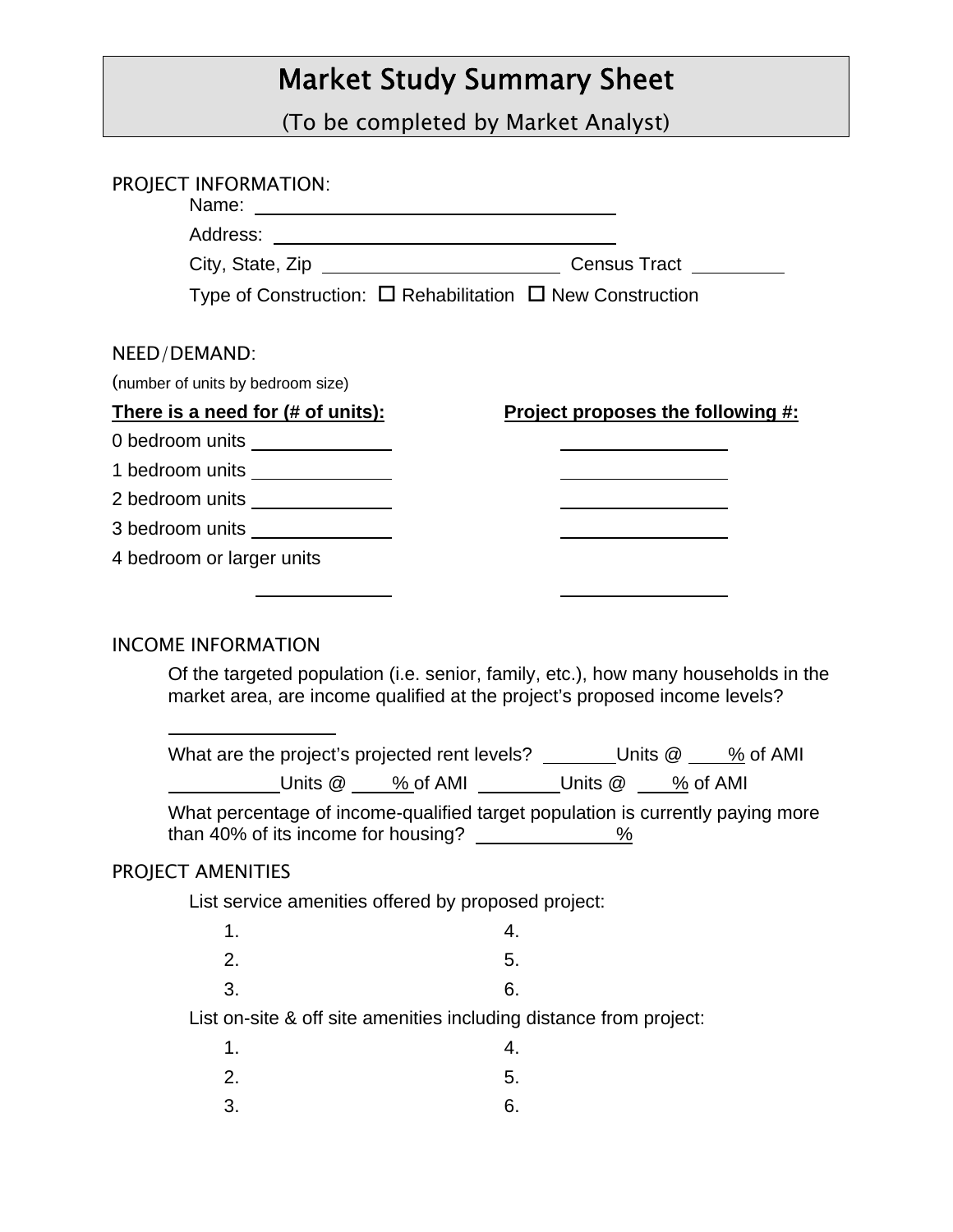Market Study Summary Page 2

## RENT COMPARABLES

List information requested for the comparables used to demonstrate that project rents are 10% below comparable rents.

| <b>Name and Location</b>             | <b>Distance</b><br>from<br>project | Population<br>served | # of units<br>by BR size | <b>Rent by</b><br>unit size | <b>Project amenities</b>                    |
|--------------------------------------|------------------------------------|----------------------|--------------------------|-----------------------------|---------------------------------------------|
| ABC Sample Apts.<br>1717 Main Street | $\frac{1}{2}$ mile                 | Family               | $6 - 2BR$                | \$450                       | Laundry room, Tot lot,<br>Pool, Picnic area |
|                                      |                                    |                      | $10 - 3BR$               | \$675                       |                                             |
|                                      |                                    |                      |                          |                             |                                             |
|                                      |                                    |                      |                          |                             |                                             |
|                                      |                                    |                      |                          |                             |                                             |
|                                      |                                    |                      |                          |                             |                                             |
|                                      |                                    |                      |                          |                             |                                             |
|                                      |                                    |                      |                          |                             |                                             |
|                                      |                                    |                      |                          |                             |                                             |
|                                      |                                    |                      |                          |                             |                                             |

PROJECTS REQUESTING POINTS UNDER SEC. 10325(c)(11) Location in area without recent Tax-Credit Projects:

> Identify the project's City, town, village or community. Are there other tax-credit projects within the City, town, village, or community where the proposed development is to be located?

If yes, please complete information below:

| <b>Name of Project</b> | <b>Address</b> | Year<br><b>Completed</b> | <b>Distance from</b><br><b>Proposed site</b> |
|------------------------|----------------|--------------------------|----------------------------------------------|
|                        |                |                          |                                              |
|                        |                |                          |                                              |
|                        |                |                          |                                              |
|                        |                |                          |                                              |